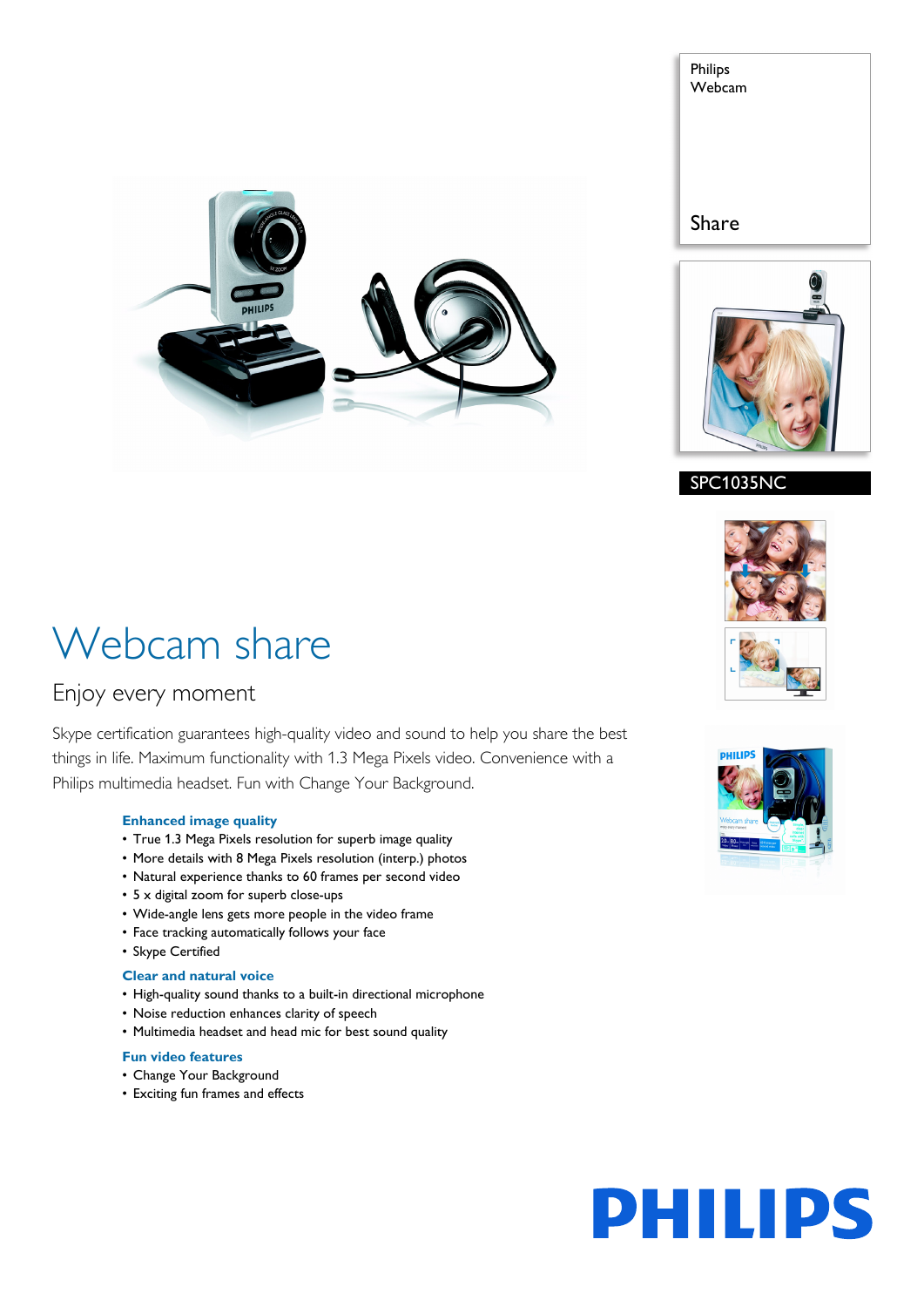#### Webcam Share

# **Highlights**

#### **True 1.3 Mega Pixels**

You won't miss a thing with true 1.3 Mega Pixels of video resolution. Superb, high-quality moving images for easy-on-the-eye webcam use.

### **8 Mega Pixels photo resolution**

Your webcam gives you more detail with 8 Mega Pixels (interpolated) resolution photos. This is enough for printing poster-sized images in high-resolution.

#### **60 frames per second video**

Create natural-looking, full motion video at 60 frames per second. It's ideal for video chatting with friends or high-quality home monitoring.

# **5 x digital zoom**

Zoom in and out to get the perfect framing for any image. You control the zoom entirely via the on-screen interface while you are looking at the image so you can adjust it perfectly.

# **Wide-angle lens**

The high-quality wide-angle glass lens gives you a bigger field of view. The wide-angle lens operates in the same way as a wide-angle photography lens and it gets more people in the video frame without any loss in video quality.

### **Automatic face tracking**

The state-of-the-art camera software automatically detects your face and moves the lens to follow you as you move. You stay in the centre of the image even if you move during a video conference. It gives you the freedom to express yourself and converse naturally.

# **Skype Certified**

This webcam has been certified by Skype so, you can be sure of high-quality video and sound, free calling and instant messaging to anywhere in the world.

# **Built-in directional mic**

Experience high-quality sound thanks to a built-in directional microphone. Talk naturally and freely or add sound to a video clip recording.

### **Noise reduction**

This superb noise reduction technology reduces background noise, and it enhances clarity of speech in both quiet and noisy environments.

#### **Multimedia headset included**

Included with your webcam is a Philips multimedia headset. The head mic ensures optimum sound quality and comfortable use.

### **Change Your Background**

Replace your real-life background and fool your friends into thinking you're somewhere else! You can move around and chat as normal, while the software automatically fills in the background behind you. There are 15 great backgrounds to choose from, or you can upload and project your own favourite backdrop.

#### **Exciting fun frames/effects**

Keep chatting fun by adding the unexpected. Surprise your friends with one of ten themed fun frames around your face to match your chat. Or entertain them with special fun effects that will make you look like you are a negative, embossed or even distorted.

### **Add a fun logo to your webcast**

Personalise your webcast or blogs by adding your own fun logo. This special software enables you to insert a small image in any corner of the streaming video, in the same way that TV channel logos appear on your television.

# SPC1035NC/00